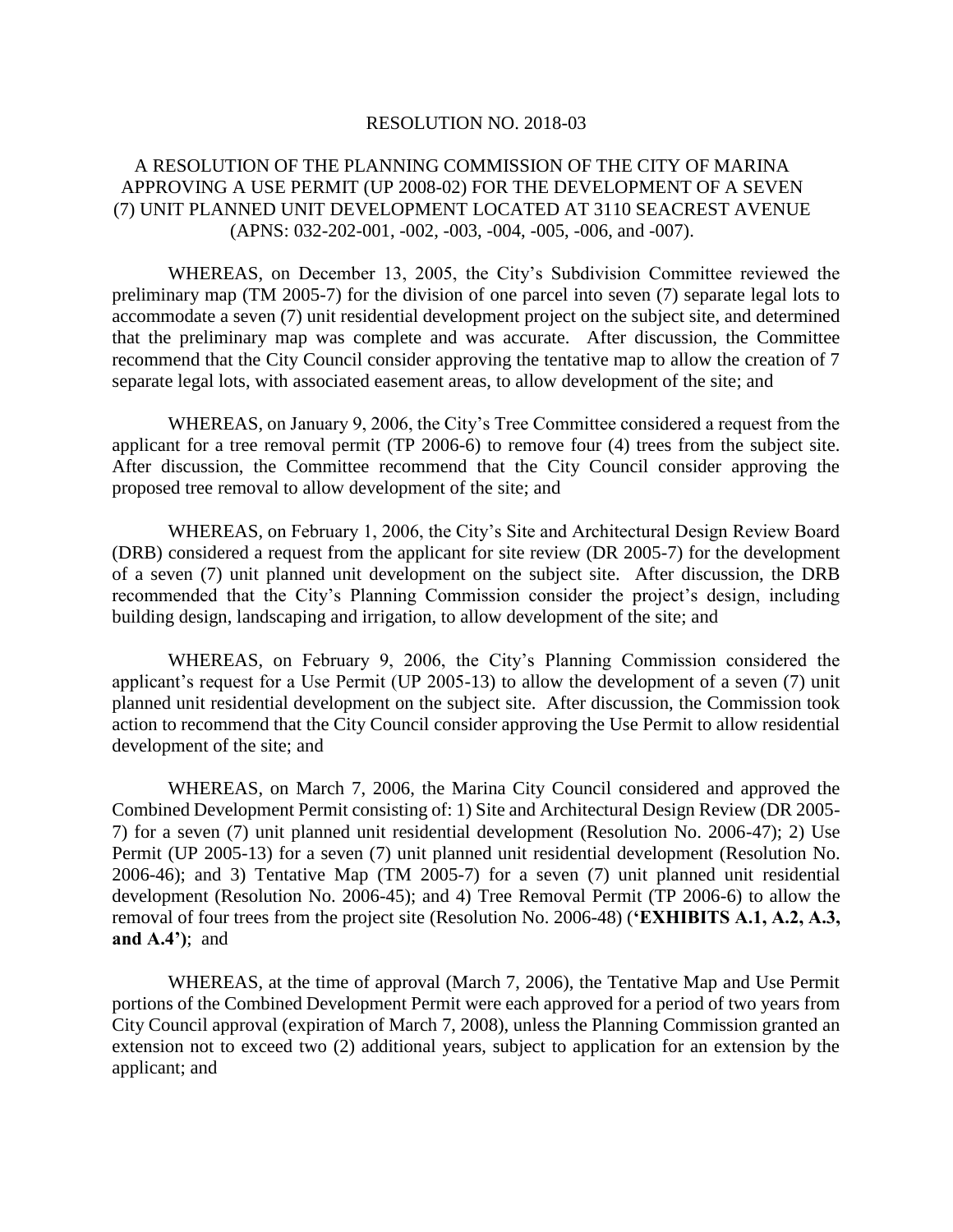WHEREAS, on February 12, 2008, and prior to expiration of the Tentative Map, the applicant submitted a request for a two (2) year extension ('**EXHIBIT B'**); and

WHEREAS, on March 13, 2008, the Marina Planning Commission considered the extension request and adopted Resolution 2008-11, extending the life of the Tentative Map (TM 2005-04) for an additional two (2) years (expiration of March 7, 2010); and

WHEREAS, on April 3, 2008, the Final Map was received and recorded by the Monterey County Recorder's Office (Volume 24, Cities & Towns Page 17), officially dividing the previous single legal lot (Assessor Parcel Number 032-201-027) into seven (7) separate legal lots (Assessor Parcel Numbers 032-202-001, through -007) (**'EXHIBIT C')**; and

WHEREAS, on October 8, 2014, an agent for the applicant, submitted a letter to the Community Development Department-Planning staff, requesting a site analysis, including a review of entitlements and building permits at 3110 Seacrest Avenue and requested information and/or directions on what was required to "complete the process for final project approval"; and

WHEREAS, on November 26, 2014, Community Development Department-Planning Staff issued a letter detailing the project/site entitlement history, and providing direction on the remaining steps to "complete the process" and required the submittal of: 1) A subdivision improvement agreement; and 2) A building permit application (following approval of the subdivision improvement agreement; and

WHEREAS, Pursuant to the direction provided, the applicant continued working with City Staff (Engineering) to develop and obtain City approval of a Subdivision Improvement Agreement and issuance of building permit.

WHEREAS, the applicant demonstrated his intent to complete the permitting process and develop the site, by diligently working towards gaining City approval of the required Subdivision Improvement Agreement.

WHEREAS, on February 7, 2017, the Marina City Council considered and adopted a Resolution approving a Public Improvement Agreement (PIA) between the City of Marina and Ben Schulman (applicant) for site improvements [curb, gutter, sidewalk, pavement, storm drains, sanitary sewers, utilities (water, electric, gas, telephone, and cable television), street lights, traffic signs, painted curb, traffic striped, pavement markings, irrigation, landscaping, permanent pavement, and other improvements necessary) along the frontage of Seacrest Avenue and Carmel Avenue and the existing driveway at the Carmel Avenue driveway access (Resolution No. 2017- 11), including requiring the applicant to secure two separate bonds totaling \$107,830.00, to ensure work is adequately and timely completed; and

WHEREAS, on March 22, 2018, Community Development Department-Planning Staff, met with the applicant to provide an update on the status of the development, during which time the applicant was informed that after review of the file and supporting materials, the initial Use Permit (UP 2005-13) had in fact expired, effective March 7, 2010, and a new Use Permit application would need to be processed to legally development the project site; and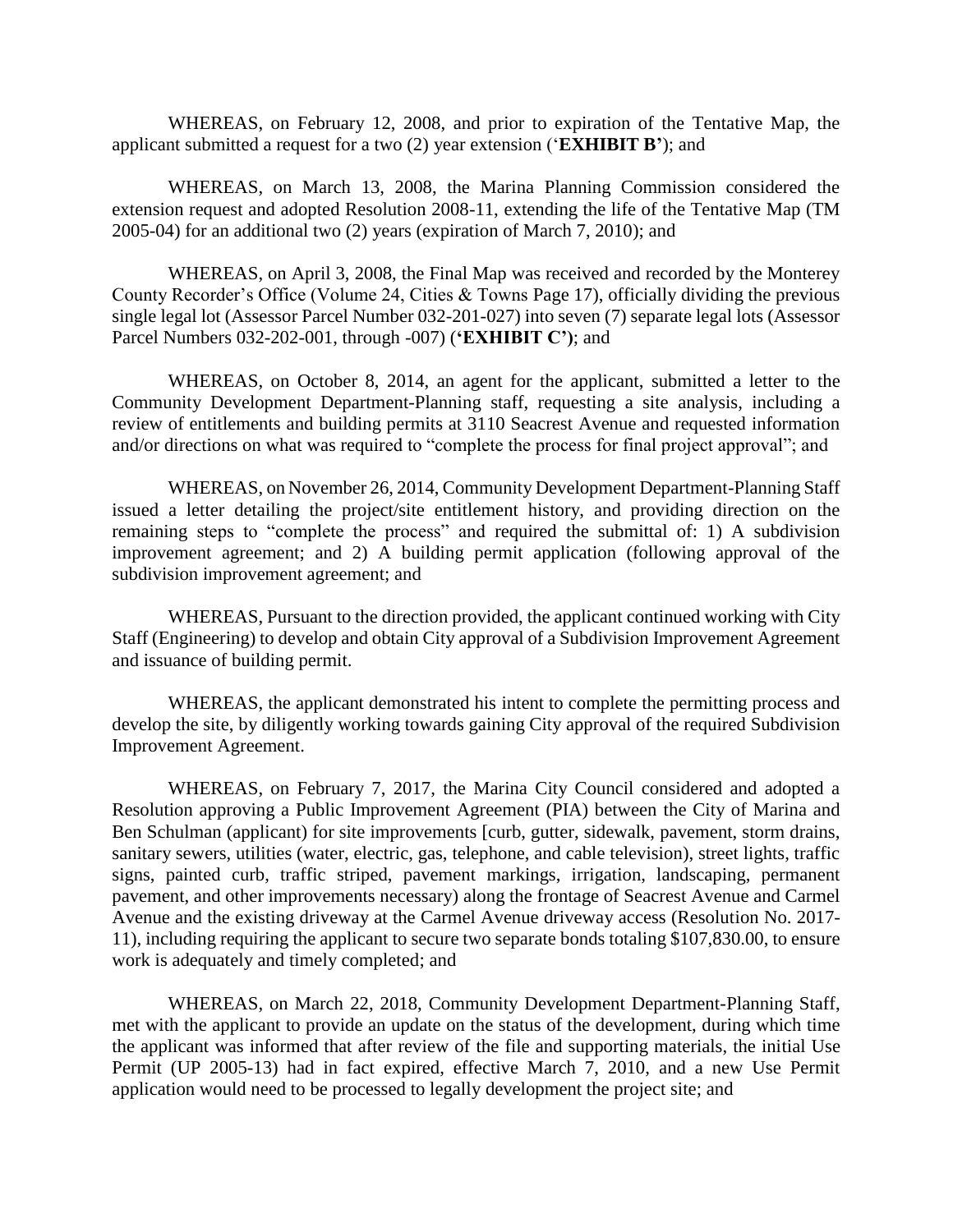WHEREAS, in response, the applicant submitted a letter from previous CDD staff (mentioned above) demonstrating that the "next steps" did not include securing approval of a new Use Permit, and stated that an extensive amount of money and time had been invested between 2010 and 2018, and expressed that his actions were based on "good faith reliance" of direction from and information provided by Staff in 2014; and

WHEREAS, on March 23, 2018, the applicant submitted the required forms, fees, and materials for a new Use Permit (UP 2018-2), and the new application mimics the plans and design of the prior entitlement, and the intent of the new permit is to restore the legally required discretionary permits needed to continue development the previously residential development, and the Use Permit is in keeping with the prior review and entitlements issued by the City of Marina Subdivision Committee, Tree Committee, Site and Architectural Design Review Committee, Planning Commission, and City Council; and

WHEREAS, the Planning Commission of the City of Marina conducted a duly noticed public hearing on the Use Permit (UP 2018-02) for the proposed development, considered all public testimony, written and oral, presented at the public hearing, received and considered the written information and recommendation of the staff report for the April 12, 2018 meeting related to the proposed development; and

WHEREAS, the Planning Commission finds that the proposed use and development are in the public interest, conform with General Plan residential density policies and the development standards of the Commercial Multiple-Family Residential (CR) Zoning District, and the City of Marina Design Guidelines and Standards; and

WHEREAS, the proposed project is categorically exempt in accordance with Section 15332. In-Fill Development Projects of the California Environmental Quality Act (CEQA) Statutes and Guidelines.

NOW, THEREFORE BE IT RESOLVED by the Planning Commission of the City of Marina that it hereby approves the Use Permit (UP 2018-02) subject to the following required findings and conditions of approval.

## **Findings**

- 1. That the establishment, maintenance and operation of the use and buildings applied for will not be detrimental to health, safety, peace, morals comfort and general welfare of persons residing or working in the neighborhood of the proposed use, in that the site has been adequately designed for safe and secure residential use. The site provides adequate off-street parking and adequate and separate provisions for vehicular and pedestrian access. The project will serve as a buffer between commercial land uses and adjacent residential land uses in the vicinity of the site. The density proposed is compatible with the surrounding residential densities, and the proximity of employment and shopping opportunities may in fact increase the desirability of living conditions in that location.
- 2. That the establishment, maintenance and operation of the use and buildings applied for will not be detrimental or injurious to property and improvements in the neighborhood or to the